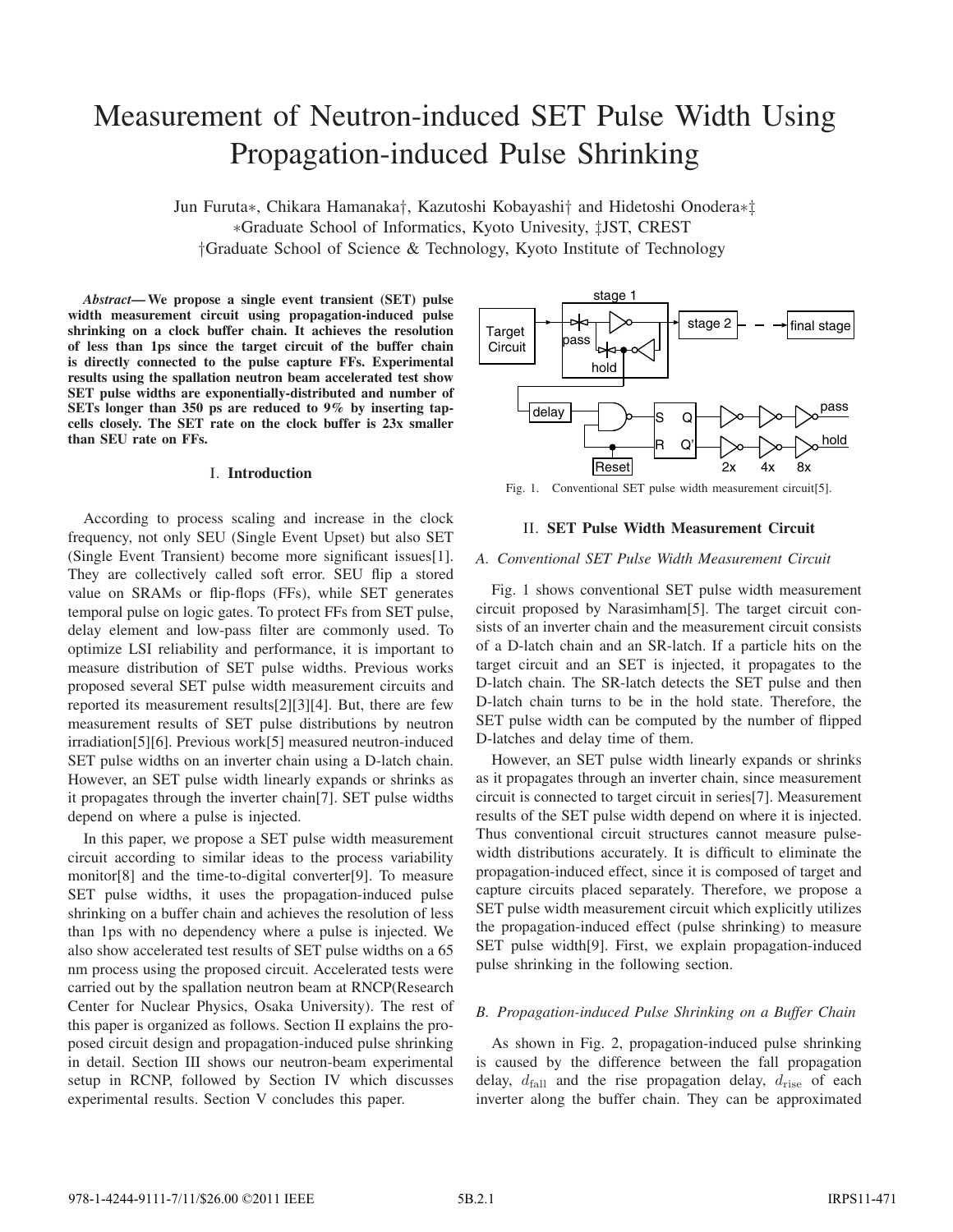

Fig. 2. Concept of propagation-induced pulse shrinking on a buffer chain.



Fig. 3. Simulation result of propagation-induced pulse shrinking.

simplistically as follows[9].

$$
d_{\text{fall}} \approx k \left( \frac{C_{\text{g}}}{0.5g_{\text{mp}}} + \frac{0.5C_{\text{g}}}{g_{\text{mn}}} \right) \tag{1}
$$

$$
d_{\rm rise} \approx k \left( \frac{C_{\rm g}}{0.5g_{\rm mn}} + \frac{0.5C_{\rm g}}{g_{\rm mp}} \right) \tag{2}
$$

where  $g_{\text{mp}}$ ,  $g_{\text{mn}}$  are the transconductance parameters of the 1x inverter,  $C_{\rm g}$  is its gate capacitance and  $k$  is a factor of proportionality. Then, amount of pulse width variation through a buffer,  $\Delta W$  can be calculated as follow.

$$
\Delta W = d_{\text{fall}} - d_{\text{rise}} = \frac{3}{2} k C_{\text{g}} \left( \frac{1}{g_{\text{mp}}} - \frac{1}{g_{\text{mn}}} \right) \tag{3}
$$

Therefore, Δ*W* can be controlled by PMOS and NMOS sizes of each inverter. If  $g_{mn}$  is bigger than  $g_{mn}$ ,  $\Delta W$  is negative and pulse width is linearly shrunk as propagating through the inverter chain.

Fig. 3 shows a simulation result of pulse shrinking on a buffer chain. A 100 ps input pulse is linearly shrunk up to 40 ps. Then it vanishes immediately after becoming less than 40 ps. Therefore, if we can retrieve the location where SET is injected and vanishes on a buffer chain, the pulse width can be measured by pulse shrinking with the resolution of Δ*W*.

#### *C. Proposed SET Pulse Width Measurement Circuit*

Fig. 4 shows the proposed SET pulse width measurement circuit. To accurately measure SET pulse widths, each buffer output is directly connected to a clock input of an FF. All FFs



Fig. 4. Proposed SET pulse width measurement circuit.

|                                                  | TABLE I     |   |
|--------------------------------------------------|-------------|---|
| COMPARISON OF CONVENTIONAL AND PROPOSED CIRCUIT. |             |   |
|                                                  | aanvantanal | J |

|                           | conventional       | proposed           |
|---------------------------|--------------------|--------------------|
| connection to target cir. | in series          | in parallel        |
| influence of propagation  | high               | low                |
| (accuracy)                | (low)              | (high)             |
| measurement method        | propagation delay  | pulse shrinking    |
| (resolution)              | $(>10 \text{ ps})$ | $(< 1 \text{ ps})$ |
| measurement of SEU        | no                 | yes                |
| circuit size              | small              | big                |

construct a shift register to retrieve stored values of FFs. In order to prevent malfunction of the shift register due to hold time violations, FFs are connected in the reverse direction of the buffer chain. In this structure, to detect where an SET is injected and vanishes on a buffer chain, all FFs are initialize to the stripe pattern as shown in the upper part of Fig. 5. If an SET is injected on the buffer chain, stored values of FFs are shifted from the injected point until SET vanishes as shown in the lower part of Fig. 5. The stripe pattern can detect where SET is injected and vanishes on a buffer chain and measure how many buffers SET propagated through. Therefore, SET pulse widths can be measured by the propagation-induced pulse shrinking using the proposed circuit.

Table I shows comparison of the conventional and proposed circuits. The proposed circuit is less affected by the propagation and achieves high accuracy since the measurement circuit (FFs) is directly connected to the target circuit (buffers). It also achieves high resolution of less than 1ps while that of the conventional circuit is more than 10 ps. It is because the resolution of the conventional circuit is eliminated by inverter propagation delay, while that of the proposed circuit can be changed by transistor sizes as shown Eq. (3). However, it has the drawback of bigger area than the conventional circuit. We can reduce the circuit area by changing insertion interval of FFs from every buffer to two or more buffers.

#### III. **Experimental Setup**

Fig. 6 shows a chip micrograph fabricated in 65 nm bulk CMOS process. In order to measure neutron-induced SET pulse widths, the proposed circuit including 161,000 buffers and FFs is implemented in a  $1.1 \times 1.3$  mm<sup>2</sup> region on a  $2 \times 4$  $mm<sup>2</sup>$  die. Tap-cells to stabilize potentials of well or bulk are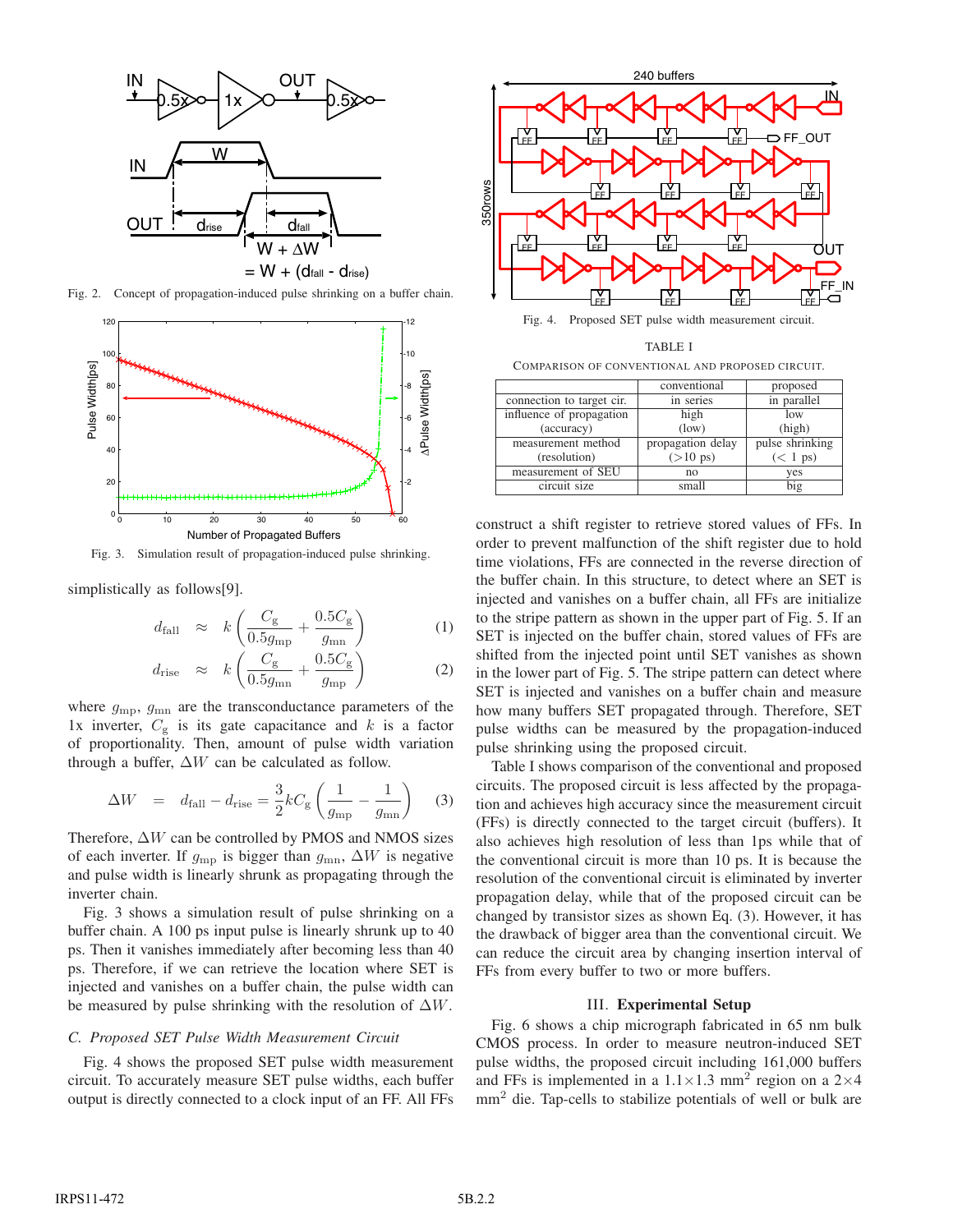

Fig. 5. Initial stripe pattern to detect an SET pulse (3bit stripe version).



Fig. 6. Chip micrograph and partial layout structure.

inserted every 28  $\mu$ m in the first 84,000 bit of the proposed circuit. On the other hand, they are inserted every  $5\mu$ m during the latter 77,000 bit.

Fig. 7 shows the neutron beam spectrum compared with the terrestrial neutron spectrum at the ground level of Tokyo. The average accelerated factor is  $3.8 \times 10^8$  in this measurement. We used 5-stacked DUT boards to increase error counts. Each DUT board has four segments, each of which is equipped with a single DUT. Note that input signals are common for every segment, while output signals are independent for 5 DUTs to minimize time for the shift operation. In this measurement, 18 DUTs out of 20 are fully functional. Fig. 8 depicts the neutron-beam opening and the stacked DUT boards. An engineering LSI tester is used to control DUTs and collect shifted error data.

During irradiation, input of the buffer chain is fixed to 1. Since the proposed circuit has no self-trigger circuit to detect SET, we must frequently retrieve stored values of FFs. In this measurement, stored values of all FFs were retrieved every 5 minutes. After finishing retrieving (shifting), all FFs are restored to the initial state of the stripe pattern. Note that we initialize FFs to 20 bit stripe pattern in this measurement.

#### IV. **Experimental Results and Discussions**

## *A. Effective Resolution of the Proposed Circuit*

In order to accurately measure SET pulse widths, we must measure the effective resolution  $(\Delta W)$  as shown eq. (3)) of the proposed circuit. To calibrate effective resolution of





Fig. 8. Neutron-beam opening and stacked DUT boards.

the proposed circuit, rectangular pulses are injected into the buffer chain. Fig. 9 shows the relationship between the input pulse width and the number of shifted FFs from 3 DUTs. These measurement results are average results of 20 times measurement and each point has about  $\pm 5\%$  margin of error. All DUTs have linear dependence between input pulse width and number of FFs. In this result, slopes are different by the tap-cell interval. We assume that it is caused by difference of well resistance.

Fig. 10 shows effective resolutions calculated by the slopes. Effective resolutions are different for each DUT. We expect that it is caused by die-to-die variations. Table II shows simulation results of effective resolutions in corner models. There are big difference between each corner especially SF and FS. It is because that effective resolution, Δ*W* is determined by difference in transconductances of PMOS and NMOS as shown Eq. (3).

TABLE II SIMULATION RESULTS OF EFFECTIVE RESOLUTION IN A CORNER MODEL.

| moder<br>orner: | ນມ            | mm         | --         | oπ<br>້                    | -<br>⊥ພ |
|-----------------|---------------|------------|------------|----------------------------|---------|
| resolution      | μə<br>$\cdot$ | v.vv<br>υs | ps<br>v.o> | _<br>υə<br>$\cup$ . $\cup$ | υs<br>. |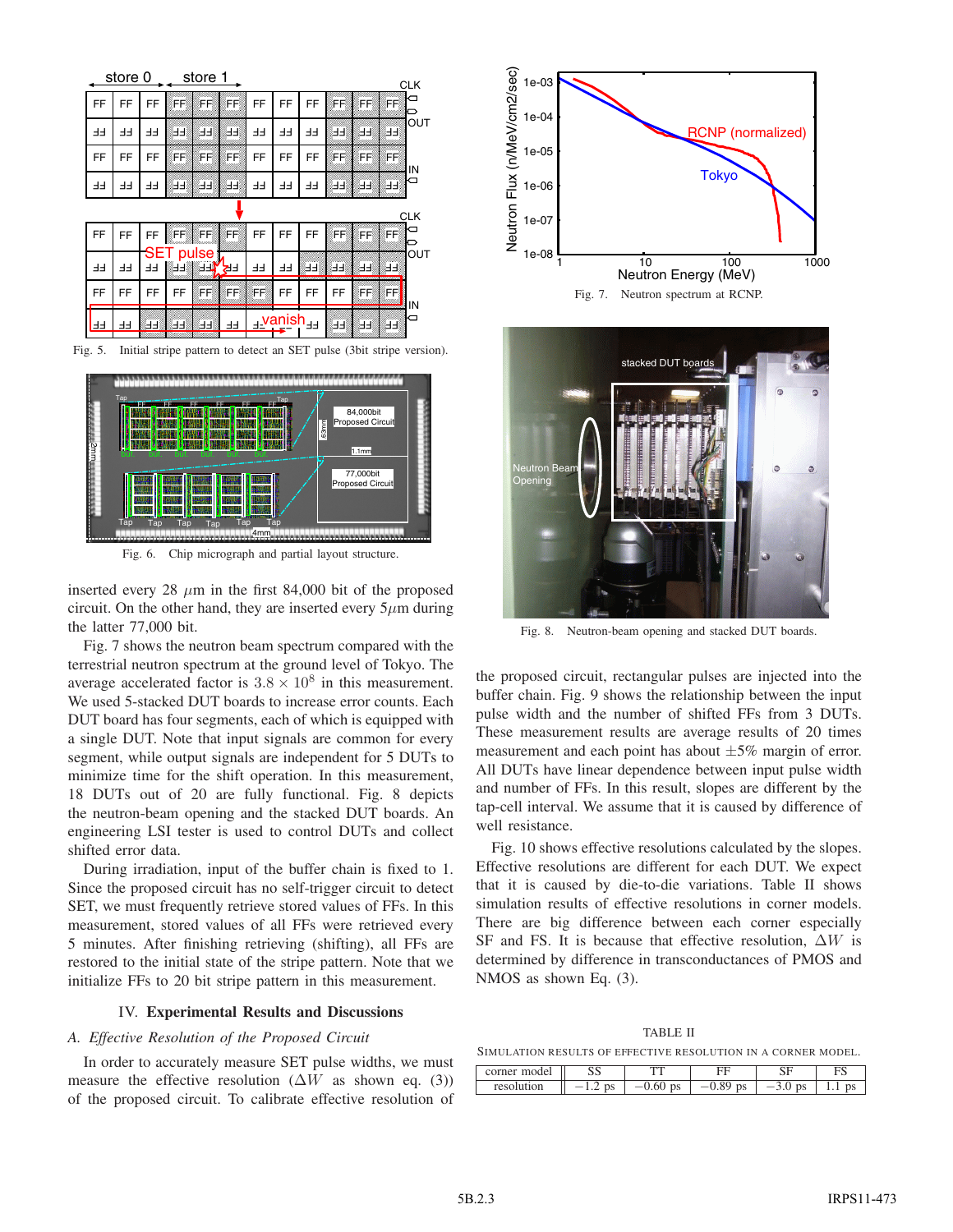

#### *B. Measurement Result of SET Pulse Widths*

Fig. 11 shows distribution of SET pulse widths and Table III shows total number of SETs and average pulse widths. Fig. 12 shows a stripe pattern affected by an SET pulse and SEUs. Note that SET pulse vanishes immediately after becoming less than 40 ps in the simulation as shown in Fig. 3. However, this measurement results do not consider this immediate disappearance. SET pulse widths are just calculated by number of FFs shifted by SET and the effective resolutions as shown Fig. 10. In this measurement, shorter SETs have higher probability, which is similar to [6]. SET pulse widths are reduced by inserting tap-cell closely and number of SETs longer than 350 ps is reduced to 9%. This result is similar to [10] and suggests that SET pulse widths are increased by the parasitic bipolar effect. Fig. 13 shows shows distribution of SET pulse widths in a log scale. SET pulse widths on the buffer chain inserted tap-cell every 5  $\mu$ m are exponentially-distributed, and SET pulse widths up to 350 ps on the buffer chain inserted tap-cell every 28 *µ*m are also exponentially-distributed. We assume parasitic bipolar effects prolong the pulse width over 350 ps in the case of the every-28 *µ*m tap-cell insertion.

In this measurement, multiple SETs (MSETs) can be

TABLE III

TOTAL NUMBER OF SET AND AVERAGE SET PULSE WIDTHS.

| tap-cell interval | # of SET[n/Mbuffer/h] | Avg. width $[ps]$ |
|-------------------|-----------------------|-------------------|
| 28 um             | 18.7                  | 180               |
| $5 \mu m$         |                       | 130               |

TABLE IV TOTAL NUMBER OF SET, MSET AND SEMT.

| tap-cell interval |  | <b>SEMT</b> |
|-------------------|--|-------------|
| 28 µm             |  |             |
| $5 \mu m$         |  |             |

observed in different regions because the proposed circuit has 161,000 buffers and FFs to capture SETs. In addition, we also observed SEMTs(Single Event Multiple Transient) which indicate two or more SETs are caused by a single particle hit. Table IV shows total number of SET, MSET and SEMT. We regard two SETs as an SEMT when they started from the vertically-adjacent buffers as shown in Fig. 14. In this result, number of MSET is only 4 and SETs of MSET were surely injected on sufficiently separated buffers.

As shown in Fig. 12, the proposed circuit can simultaneously measure SEU on the FF. Table V shows SET rate on a buffer and SEU rate on a FF. This result shows SET rate on a buffer is 23x smaller than SEU rate on a FF. For SEU hardened circuit such as DICE latch[11], SET cannot be ignored, especially SET injected on the clock buffer.

## V. **Conclusion**

We propose an SET pulse width measurement circuit using propagation-induced pulse shrinking on a clock buffer chain on a shift register. Pulse shrinking reduces an SET linearly as it propagates through the clock buffer chain. Pulse shrinking is a critical issue to measure SET pulse width with accuracy in the conventional circuit. On the contrary, the proposed circuit utilizes the pulse shrinking to measure the SET pulse.



Fig. 11. Distribution of SET pulse width by the neutron irradiation.